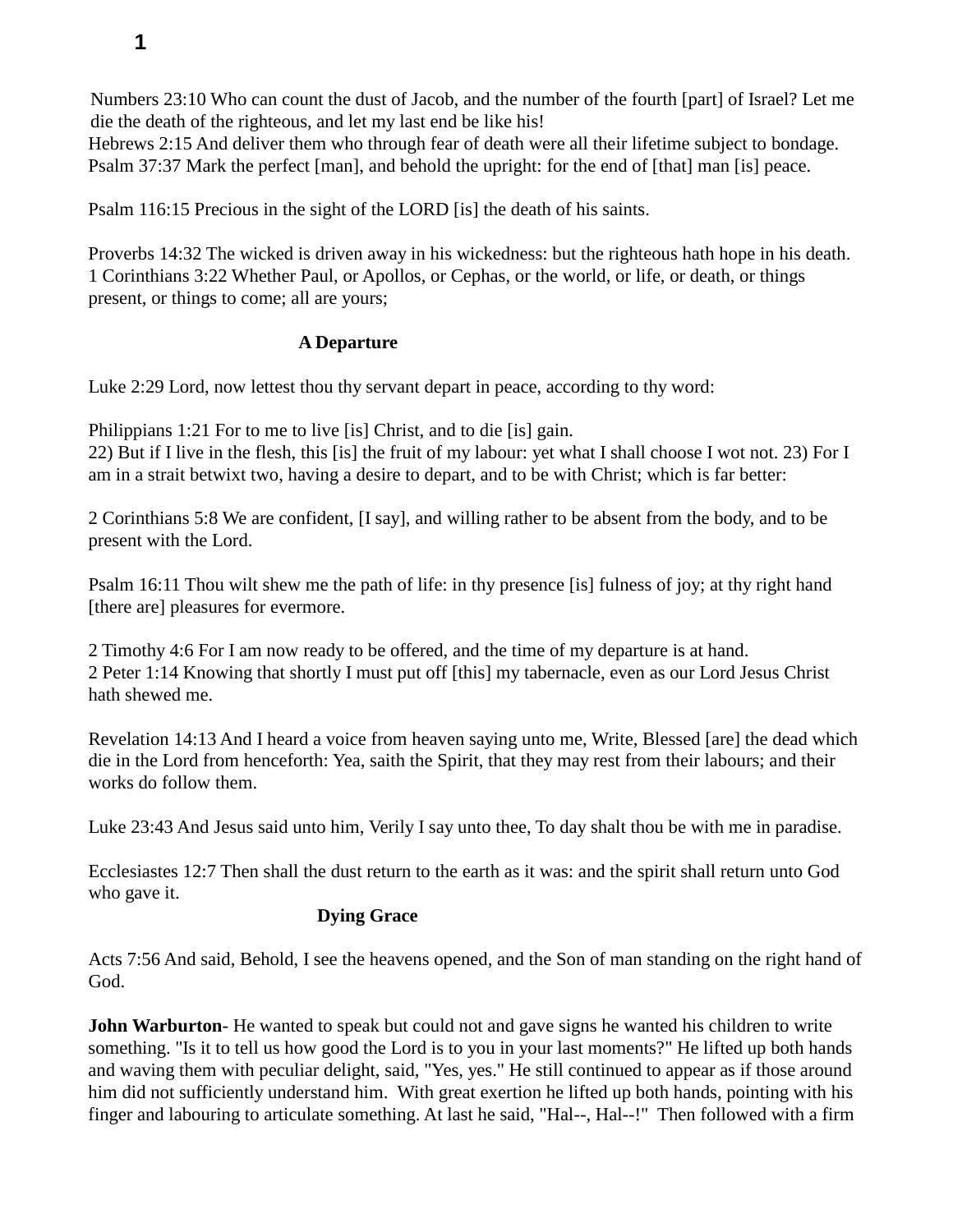voice, without a waver, "Hallelujah!" and he immediately breathed out his soul. . ." 1857 **William Gadsby**-Amongst his last words were, "I shall soon be with Him," shouting, "Victory, Victory, Victory (then raising his hand), for *ever*." 1844 **John Kershaw**- At the end he repeated the lines

"Far from a world of grief and sin

With God eternally shut in."

and added "God is faithful! God is faithful!" and his soul was taken. . . 1870. **Arthur Triggs**- "Of any friends ask about me, tell them it is sweet to die in Jesus. Oh, I am longing to be with Him. He is my Redeemer." His last utterance was "Come, Lord Jesus!"-1859 **Martha Meaders**

**Songs**

#### *Songs of Praise The Angels Sing* #18

"Borne upon their latest breath, Songs of praise shall conquer death; Then, amidst eternal joy, Songs of praise their pow's employ."

## *Jesus, Lord We Look To Thee*

#62

"Let us then with joy remove To the family above, On the wings of angels fly, Show how true believers die."

# *Jesus, Saviour, Pilot Me*

#92

"When at last I near the shore, And the fearful breakers roar Twixt me and the peacful rest, Then while leaning on Thy breast, May I hear Thee say to me, 'Fear not, I will pilot thee.'"

### *All Praise To Thee, My God, This Night* #93

"Teach me to live thatI may dread The grave as little as my bed; To die, that this vile body may, Rise glor-r'ous at the awlful day."

### *He Leadeth Me*

### #162

"And when my task on earth is done, When by Thy grace, the victory's won, E'en death's cold wave I will not flee, Since God thru Jordan leadeth me."

#### *When I Can Read My Title Clear* #251

"When I can read my title clear To mansions in the skies, I'll bid farewell to every fear, and wipe my weeping eyes."

### *In All My Lord's Appointed Ways* #347

"And when my Savior calls me home, Still this my cry shall be;